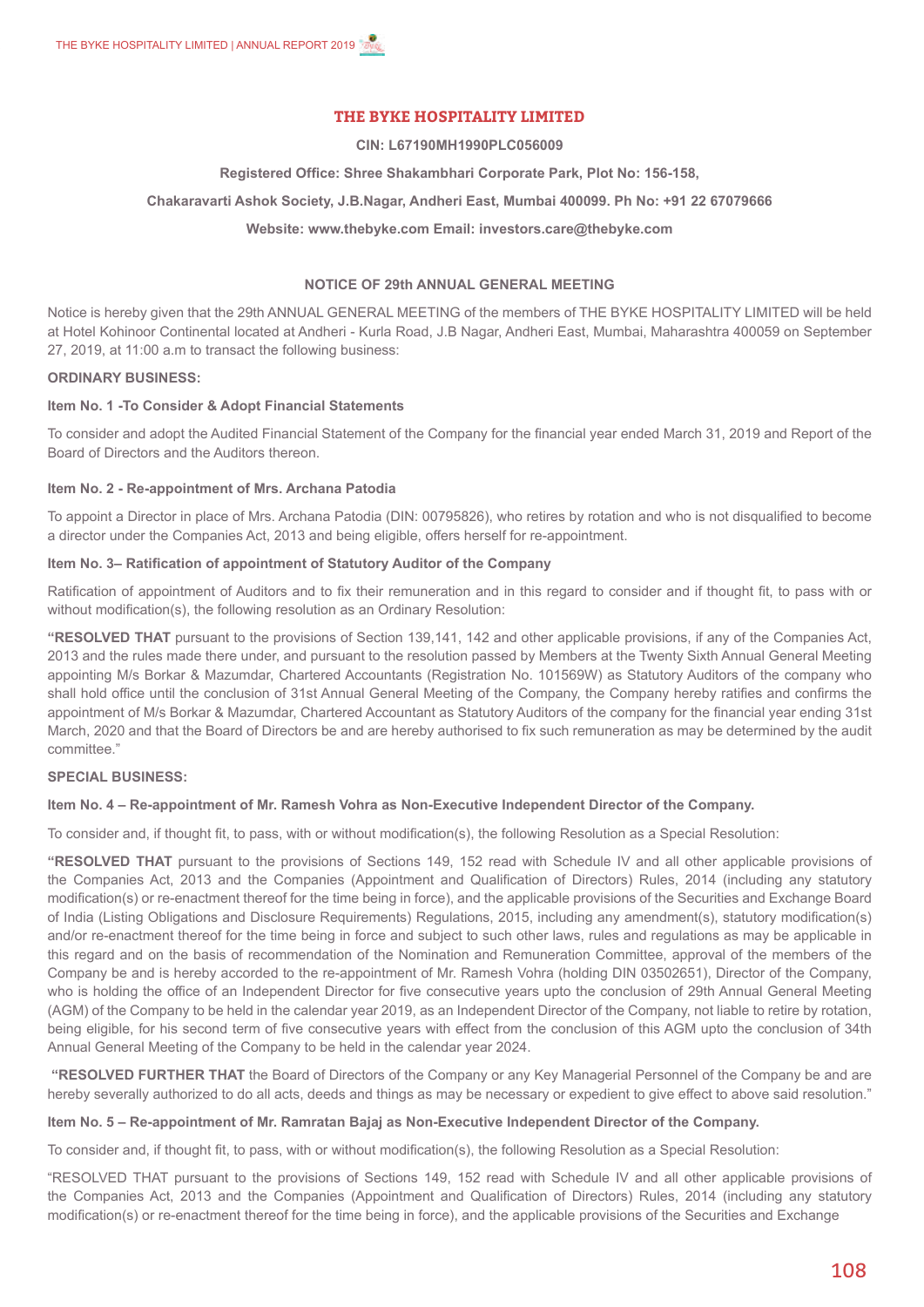

Board of India (Listing Obligations and Disclosure Requirements) Regulations, 2015, including any amendment(s), statutory modification(s) and/or re-enactment thereof for the time being in force and subject to such other laws, rules and regulations as may be applicable in this regard and on the basis of recommendation of the Nomination and Remuneration Committee, approval of the members of the Company be and is hereby accorded to the re-appointment of Mr. Ramratan Bajaj (holding DIN 03502832), Director of the Company, who is holding the office of an Independent Director for five consecutive years upto the conclusion of 29th Annual General Meeting (AGM) of the Company to be held in the calendar year 2019, as an Independent Director of the Company, not liable to retire by rotation, being eligible, for his second term of five consecutive years with effect from the conclusion of this AGM upto the conclusion of 34th Annual General Meeting of the Company to be held in the calendar year 2024.

 **"RESOLVED FURTHER THAT** the Board of Directors of the Company or any Key Managerial Personnel of the Company be and are hereby severally authorized to do all acts, deeds and things as may be necessary or expedient to give effect to above said resolution."

## **Item No. 6 – Re-appointment of Mr. Sandeep Singh as Non-Executive Independent Director of the Company.**

To consider and, if thought fit, to pass, with or without modification(s), the following Resolution as a Special Resolution:

**"RESOLVED THAT** pursuant to the provisions of Sections 149, 152 read with Schedule IV and all other applicable provisions of the Companies Act, 2013 and the Companies (Appointment and Qualification of Directors) Rules, 2014 (including any statutory modification(s) or re-enactment thereof for the time being in force), and the applicable provisions of the Securities and Exchange Board of India (Listing Obligations and Disclosure Requirements) Regulations, 2015, including any amendment(s), statutory modification(s) and/or re-enactment thereof for the time being in force and subject to such other laws, rules and regulations as may be applicable in this regard and on the basis of recommendation of the Nomination and Remuneration Committee, approval of the members of the Company be and is hereby accorded to the re-appointment of Mr. Sandeep Singh (holding DIN 02814440), Director of the Company, who is holding the office of an Independent Director for five consecutive years upto the conclusion of 29th Annual General Meeting (AGM) of the Company to be held in the calendar year 2019, as an Independent Director of the Company, not liable to retire by rotation, being eligible, for his second term of five consecutive years with effect from the conclusion of this AGM upto the conclusion of 34th Annual General Meeting of the Company to be held in the calendar year 2024.

 **"RESOLVED FURTHER THAT** the Board of Directors of the Company or any Key Managerial Personnel of the Company be and are hereby severally authorized to do all acts, deeds and things as may be necessary or expedient to give effect to above said resolution."

**By Order of the Board of Directors**

**Sd/-**

**Date: August 13, 2019 (Ankita Sharma) Place: Mumbai Company Secretary**

## **Registered Office:**

**Shree Shakambhari Corporate Park,**

Plot No: 156-158, Chakaravarti Ashok Society,

J.B.Nagar, Andheri East, Mumbai 400099

Email Id: investors.care@thebyke.com

## **Explanatory Statements:**

## **Item No. 4**

Mr. Ramesh Vohra (DIN: 03502651) was appointed as a Director on the Board of the Company on September 27, 2014.In terms of Section 149 and other applicable provisions of the Companies Act, 2013, members of the Company at the 24th Annual General Meeting held on September 27, 2014 approved the appointment of Mr. Ramesh Vohra as an Independent Director of the Company for a period of 5 years up to the 29th Annual General Meeting of the Company.

As per the provisions of Section 149 of the Companies Act, 2013, an Independent Director shall hold office for a term upto five consecutive years on the Board of a Company but shall be eligible for re-appointment, for another term of upto five years, on passing of a special resolution by shareholders.

The Company has received intimation in Form DIR-8 from Mr. Ramesh Vohra that, he is not disqualified from being re-appointed as an Independent Director in terms of Section 164 of the Act, declaration that he meets with the criteria of independence as prescribed under Section 149 (6) of the Companies Act, 2013 & Regulation 16(1)(b) of SEBI Listing Regulations and his consent to continue as an Independent Director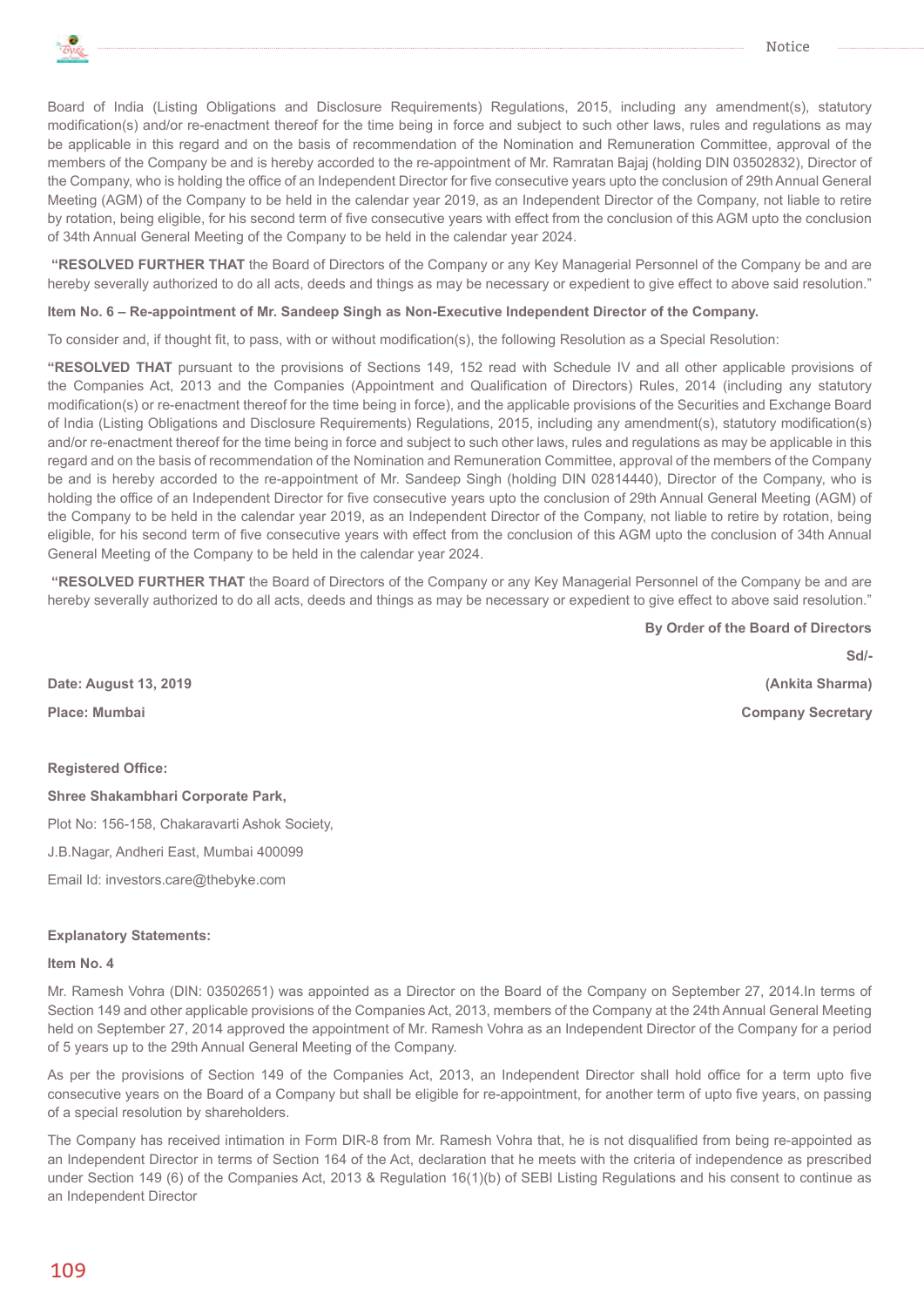The resolution seeks the approval of members for the re-appointment of Mr. Ramesh Vohra as an Independent Director of the Company for a period of 5 years commencing from September 27 2019 up to September 26, 2024 in terms of Section 149 and other applicable provisions of the Act and Rules made there under. He is not liable to retire by rotation.

In the opinion of the Board, Mr. Ramesh Vohra fulfills the conditions for his re-appointment as an Independent Director as specified in the Act and the SEBI Listing Regulations and is independent of the management. Based on the recommendations of the Nomination & Remuneration Committee and keeping in view the expertise and experience of Mr. Ramesh Vohra, the Board of Directors at its meeting held on August 13, 2019 approved the continuance of office of Mr. Ramesh Vohra as mentioned in the resolution.

Mr. Ramesh Vohra does not hold any shares of The Byke Hospitality Limited. He is not related to any other Directors/KMPs of the Company. Copy of the draft letter for re-appointment of Mr. Ramesh Vohra as an Independent Director setting out the terms and conditions is available for inspection by members at the Registered Office of the Company.

None of the Directors or Key Managerial Personnel of the Company and / or their relatives except Mr. Ramesh Vohra, to whom the resolution relates, is in any way, concerned or interested, financially or otherwise, in the resolution.

## **Item No. 5**

Mr. Ram Ratan Bajaj (DIN: 03502832) was appointed as a Director on the Board of the Company on September 27, 2014. In terms of Section 149 and other applicable provisions of the Companies Act, 2013, members of the Company at the 24th Annual General Meeting held on September 27, 2014 approved the appointment of Mr. Ram Ratan Bajaj as an Independent Director of the Company for a period of 5 years up to the 29th Annual General Meeting of the Company.

As per the provisions of Section 149 of the Companies Act, 2013, an Independent Director shall hold office for a term upto five consecutive years on the Board of a Company but shall be eligible for re-appointment, for another term of upto five years, on passing of a special resolution by shareholders.

The Company has received intimation in Form DIR-8 from Mr. Ram Ratan Bajaj that, he is not disqualified from being re-appointed as an Independent Director in terms of Section 164 of the Act, declaration that he meets with the criteria of independence as prescribed under Section 149 (6) of the Companies Act, 2013 & Regulation 16(1)(b) of SEBI Listing Regulations and his consent to continue as an Independent Director.

The resolution seeks the approval of members for the re-appointment of Mr. Ram Ratan Bajaj as an Independent Director of the Company for a period of 5 years commencing from September 27 2019 up to September 26, 2024 in terms of Section 149 and other applicable provisions of the Act and Rules made there under. He is not liable to retire by rotation.

In the opinion of the Board, Mr. Ram Ratan Bajaj fulfills the conditions for his re-appointment as an Independent Director as specified in the Act and the SEBI Listing Regulations and is independent of the management. Based on the recommendations of the Nomination & Remuneration Committee and keeping in view the expertise and experience of Mr. Ram Ratan Bajaj, the Board of Directors at its meeting held on August 13, 2019 approved the continuance of office of Mr. Ram Ratan Bajaj as mentioned in the resolution.

Mr. Ram Ratan Bajaj does not hold any shares of The Byke Hospitality Limited. He is not related to any other Directors/KMPs of the Company. Copy of the draft letter for re-appointment of Mr. Ram Ratan Bajaj as an Independent Director setting out the terms and conditions is available for inspection by members at the Registered Office of the Company.

None of the Directors or Key Managerial Personnel of the Company and / or their relatives except Mr. Ram Ratan Bajaj, to whom the resolution relates, is in any way, concerned or interested, financially or otherwise, in the resolution.

#### **Item No.6**

Mr. Sandeep Singh (DIN: 02814440) was appointed as a Director on the Board of the Company on September 27, 2014. In terms of Section 149 and other applicable provisions of the Companies Act, 2013, members of the Company at the 25th Annual General Meeting held on September 27, 2014 approved the appointment of Mr. Sandeep Singh as an Independent Director of the Company for a period of 5 years up to the 29th Annual General Meeting of the Company.

As per the provisions of Section 149 of the Companies Act, 2013, an Independent Director shall hold office for a term upto five consecutive years on the Board of a Company but shall be eligible for re-appointment, for another term of upto five years, on passing of a special resolution by shareholders.

The Company has received intimation in Form DIR-8 from Mr. Sandeep Singh that, he is not disqualified from being re-appointed as an Independent Director in terms of Section 164 of the Act, declaration that he meets with the criteria of independence as prescribed under Section 149 (6) of the Companies Act, 2013 & Regulation 16(1)(b) of SEBI Listing Regulations and his consent to continue as an Independent Director.

The resolution seeks the approval of members for the re-appointment of Mr. Sandeep Singh as an Independent Director of the Company for a period of 5 years commencing from September 27 2019 up to September 26, 2024 in terms of Section 149 and other applicable provisions of the Act and Rules made there under. He is not liable to retire by rotation.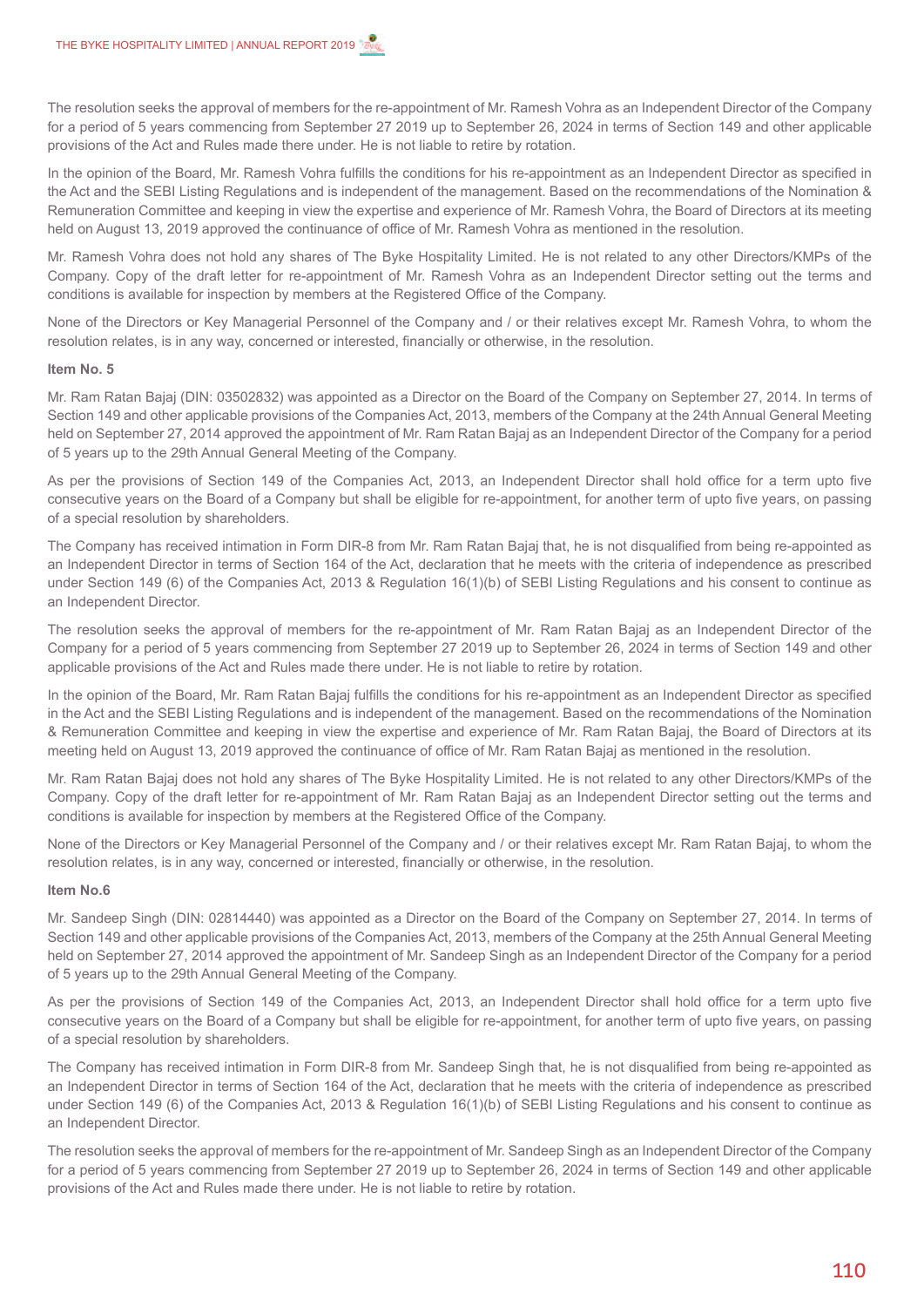

In the opinion of the Board, Mr. Sandeep Singh fulfills the conditions for his re-appointment as an Independent Director as specified in the Act and the SEBI Listing Regulations and is independent of the management. Based on the recommendations of the Nomination & Remuneration Committee and keeping in view the expertise and experience of Mr. Sandeep Singh, the Board of Directors at its meeting held on August 13, 2019 approved the continuance of office of Mr. Sandeep Singh as mentioned in the resolution.

Mr. Sandeep Singh does not hold any shares of The Byke Hospitality Limited. He is not related to any other Directors/KMPs of the Company. Copy of the draft letter for re-appointment of Mr. Sandeep Singh as an Independent Director setting out the terms and conditions is available for inspection by members at the Registered Office of the Company.

None of the Directors or Key Managerial Personnel of the Company and / or their relatives except Mr. Sandeep Singh, to whom the resolution relates, is in any way, concerned or interested, financially or otherwise, in the resolution.

## **NOTES**

- **1. A MEMBER ENTITLED TO ATTEND AND VOTE AT THE MEETING IS ENTITLED TO APPOINT A PROXY TO ATTEND AND VOTE ON A POLL INSTEAD OF HIMSELF/HERSELF AND SUCH PROXY NEED NOT BE A MEMBER OF THE COMPANY.** A person can act as proxy for members not exceeding 50(fifty) and holding in aggregate not more than ten percent of the total share capital of the company.
- 2. Proxy form is sent herewith. The proxy form in order to be effective should be duly completed, signed and deposited at the registered office of the company not less than 48 hours before the commencement of the meeting. Proxies submitted on behalf of companies, societies, etc., must be supported by appropriate resolutions/authority, as applicable.
- 3. Corporate members intending to send their authorised representative to attend the Meeting are requested to send to the Company a certified true copy of the Board Resolution authorising their representative to attend and vote on their behalf at the meeting.
- 4. The Register of Members and Share Transfer Books of the Company will remain closed from September 21, 2019 to September 27, 2019 (Both days inclusive) in terms of the provisions of Section 91 of the Companies Act, 2013 and the applicable clauses of the Listing Agreement entered into with- the Stock Exchanges.
- 5. Pursuant to regulation 36 of the Listing regulation and Secretarial Standards on General Meeting issued by The Institute of Company Secretaries of India, details of Directors who are proposed to be appointed form a part of notice as **ANNEXURE A**.
- 6. All members are requested to intimate changes, if any, in their registered address, immediately to the Registrar & Transfer Agents, Sharex Dynamic (India) Private Limited or to their depository participants in case shares are held in depository form.
- 7. In case of joint holders attending the Meeting, only such joint holder who is higher in the order of names will be entitled to vote.
- 8. All documents referred to in the notice are open for inspection at the registered office of the company during office hours.
- 9. In terms of Section 124 of the Companies Act, 2013, any dividend remaining unpaid for a period of seven years from due date of payment is required to be transferred to the Investor Education and Protection Fund. Accordingly, the unpaid dividend lying in dividend account of the year 2011-12 will be transferred to Investor Education and Protection Fund at appropriate time in current financial year. Members who have not encashed their dividend warrants are requested to write to the Registrars & Share Transfer Agents. Shareholders can visit the Company's website www.thebyke.com to check the details of their unclaimed dividend under the Investors' section. Additionally , pursuant to subsection (6) of section 125 of the Act read with the IEPF Rules, all shares in respect of which dividend has not been claimed for the past seven consecutive years shall be transferred by the company in the name of IEPF Authority by way of credit to the Demat Account established by the IEPF Authority.
- 10. Shareholders seeking any information with regard to Annual Report are requested to write to the Company at an early date so that the information can be kept ready.
- 11. To support green initiative of the Government, electronic copy of the Annual Report for the year ended March 31, 2019 and notice of 29th Annual General Meeting are being sent to the members whose mail IDs are available with the Company / Depository Participant(s) for communication purposes unless any member has requested for a physical copy of the same. For members who have not registered their email address, physical copies of the Annual Report and the Notice are being sent in the permitted mode. Please note that annual report and the notice of 29th Annual General Meeting are also posted on the website www.thebyke.com
- 12. In compliance with the provisions of Section 108 of the Companies Act, 2013 ("the Act") and Rule 20 of the Companies (Management and Administration) Rules, 2014 and amendments thereof and Regulation 44 of the SEBI (Listing Obligation & Disclosure Requirements) Regulations 2015, the Company is providing its members with the facility for voting by electronic means and the business may be transacted through such voting. The Company also will be providing voting facility through polling paper at the Meeting and the members attending the Meeting who have not already cast their vote by remote e-voting may be able to exercise their voting right at the Meeting. Members who have cast their vote by remote e-voting prior to the Meeting may also attend the Meeting but shall not be entitled to cast their vote again.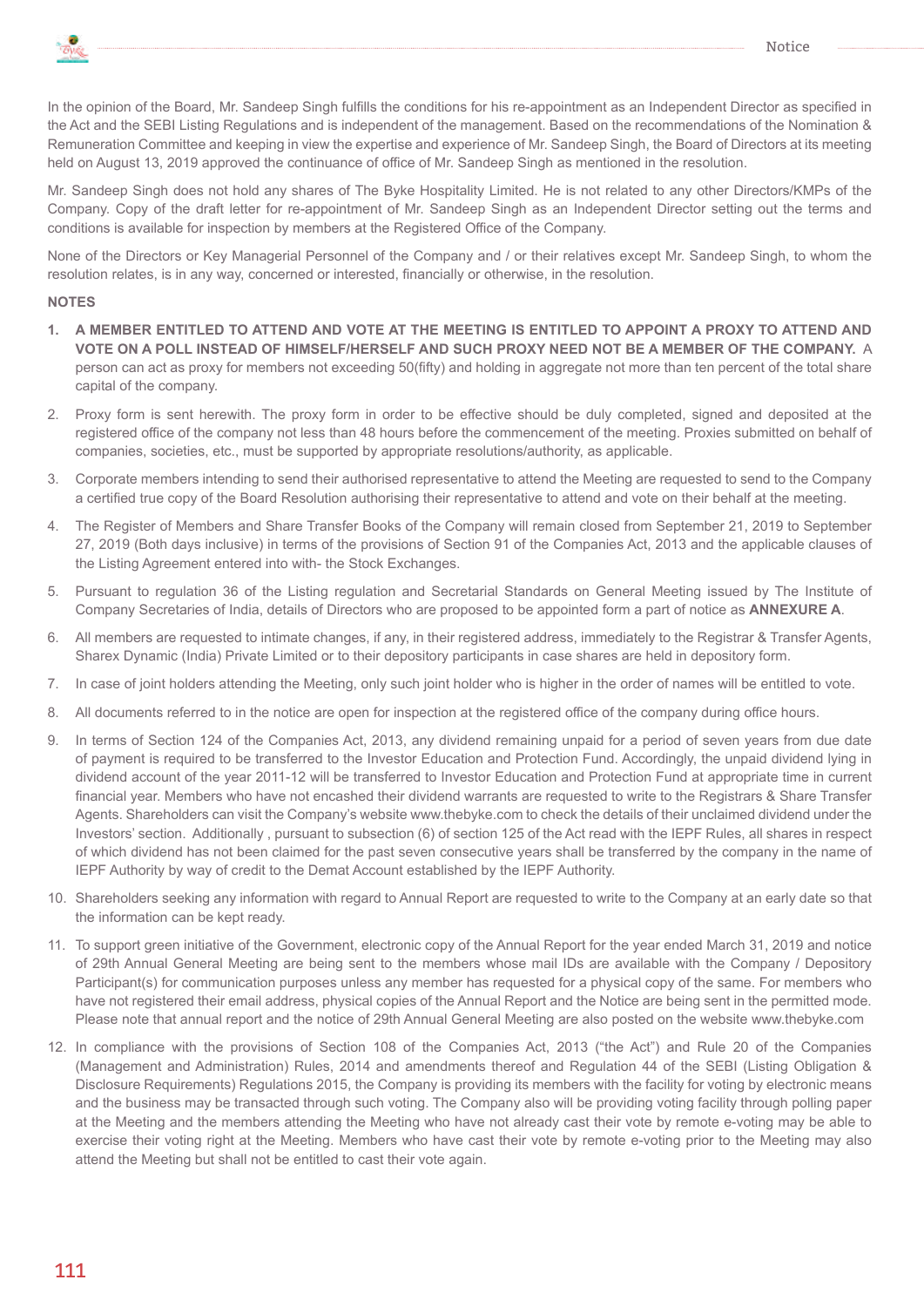## **Procedure for voting through Electronic Means**

#### **The instructions for shareholders voting electronically are as under:**

- I. The voting period begins on September 24, 2019 at 9:00 A.M and ends on September 26, 2019 by 5:00 P.M. During this period shareholders' of the Company, holding shares either in physical form or in dematerialized form, as on the cut-off date (record date) of September 20, 2019 may cast their vote electronically. The e-voting module shall be disabled by CDSL for voting thereafter.
- II. The shareholders should log on to the e-voting website www.evotingindia.co m.
- III. Click on Shareholders / Members login.
- IV. Now Enter your User ID
	- a. For CDSL: 16 digits beneficiary ID,
	- b. For NSDL: 8 Character DP ID followed by 8 Digits Client ID,
	- c. Members holding shares in Physical Form should enter Folio Number registered with the Company.
- V. Next enter the Image Verification as displayed and Click on Login.
- VI. If you are holding shares in demat form and had logged on to www.evotingindia.com and voted on an earlier voting of any company, then your existing password is to be used.
- VII. If you are a first time user follow the steps given below:

## **For Members holding shares in Demat Form and Physical Form**

| <b>PAN</b>          | • Enter your 10 digit alpha-numeric PAN issued by Income Tax Department (Applicable for both demat<br>shareholders as well as physical shareholders)<br>• Members who have not updated their PAN with the Company/Depository Participant are requested to use<br>the first two letters of their name and the 8 digits of the sequence number in the PAN field.<br>. In case the sequence number is less than 8 digits enter the applicable number of 0's before the number<br>after the first two characters of the name in CAPITAL letters. Eg. If your name is Ramesh Kumar with<br>sequence number 1 then enter RA00000001 in the PAN field. |
|---------------------|-------------------------------------------------------------------------------------------------------------------------------------------------------------------------------------------------------------------------------------------------------------------------------------------------------------------------------------------------------------------------------------------------------------------------------------------------------------------------------------------------------------------------------------------------------------------------------------------------------------------------------------------------|
| <b>Dividend</b>     | Enter the Dividend Bank Details or Date of Birth (in dd/mm/yyyy format) as recorded in your demat account                                                                                                                                                                                                                                                                                                                                                                                                                                                                                                                                       |
| <b>Bank Details</b> | or in the company records in order to login.                                                                                                                                                                                                                                                                                                                                                                                                                                                                                                                                                                                                    |
| <b>ORDate of</b>    | • If both the details are not recorded with the depository or company please enter the member id / folio                                                                                                                                                                                                                                                                                                                                                                                                                                                                                                                                        |
| Birth (DOB)         | number in the Dividend Bank details field as mentioned in instruction (iv).                                                                                                                                                                                                                                                                                                                                                                                                                                                                                                                                                                     |

VIII. After entering these details appropriately, click on "SUBMIT" tab.

IX. Members holding shares in physical form will then directly reach the Company selection screen. However, members holding shares in demat form will now reach 'Password Creation' menu wherein they are required to mandatorily enter their login password in the new password field. Kindly note that this password is to be also used by the demat holders for voting for resolutions of any other company on which they are eligible to vote, provided that company opts for e-voting through CDSL platform. It is strongly recommended not to share your password with any other person and take utmost care to keep your password confidential.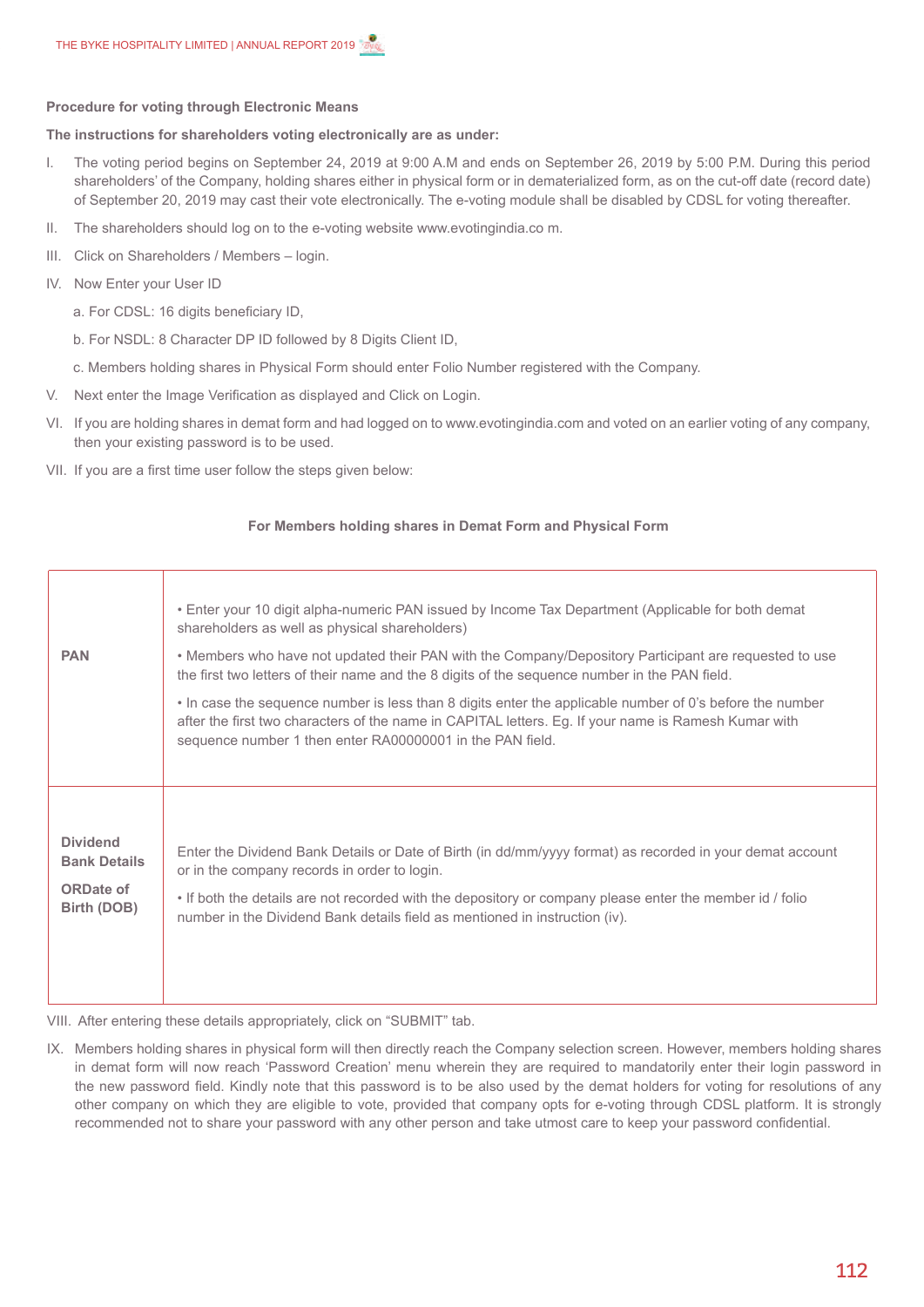

- X. For Members holding shares in physical form, the details can be used only for e-voting on the resolutions contained in this Notice.
- XI. Click on the EVSN for the relevant <Company Name> on which you choose to vote.
- XII. On the voting page, you will see "RESOLUTION DESCRIPTION" and against the same the option "YES/NO" for voting. Select the option YES or NO as desired. The option YES implies that you assent to the Resolution and option NO implies that you dissent to the Resolution.
- XIII. Click on the "RESOLUTIONS FILE LINK" if you wish to view the entire Resolution details.
- XIV. After selecting the resolution you have decided to vote on, click on "SUBMIT". A confirmation box will be displayed. If you wish to confirm your vote, click on "OK", else to change your vote, click on "CANCEL" and accordingly modify your vote.
- XV. Once you "CONFIRM" your vote on the resolution, you will not be allowed to modify your vote.
- XVI. You can also take a print of the votes cast by clicking on "Click here to print" option on the Voting page.
- XVII. If a demat account holder has forgotten the changed login password then Enter the User ID and the image verification code and click on Forgot Password & enter the details as prompted by the system.
- XVIII. Shareholders can also cast their vote using CDSL's mobile app m-Voting available for android based mobiles. The m-Voting app can be downloaded from Google Play Store. Apple and Windows phone users can download the app from the App Store and the Windows Phone Store respectively. Please follow the instructions as prompted by the mobile app while voting on your mobile.
- XIX. Note for Non Individual Shareholders and Custodians

• Non-Individual shareholders (i.e. other than Individuals, HUF, NRI etc.) and Custodian are required to log on to www.evotingindia.com and register themselves as Corporates.

• A scanned copy of the Registration Form bearing the stamp and sign of the entity should be emailed to helpdesk.evoting@cdslindia. com.

• After receiving the login details a Compliance User should be created using the admin login and password. The Compliance User would be able to link the account(s) for which they wish to vote on.

• The list of accounts linked in the login should be mailed to helpdesk.evoting@cdslindia.com and on approval of the accounts they would be able to cast their vote.

• A scanned copy of the Board Resolution and Power of Attorney (POA) which they have issued in favour of the Custodian, if any, should be uploaded in PDF format in the system for the scrutinizer to verify the same.

In case you have any queries or issues regarding e-voting, you may refer the Frequently Asked Questions ("FAQs") and e-voting manual available at www.evotingindia.com, under help section or write an email to helpdesk.evoting@cdslindia.com

13. Ms. Suman Sureka (Membership No. 6842), Practisting Company Secretary, have been appointed as Scrutinizer to scrutinize the e-voting process in a fair and transparent manner.

14. Members who do not have access to remote e-voting facility may send duly completed Ballot Form (enclosed with the Annual Report) so as to reach the Scrutinizer appointed by the Board of Directors of the Company, at the address Ms. Suman Sureka, C/o The Byke Hospitality Limited, Shree Shakambhari Corporate Park, Plot No. 156-158, Chakravarty Ashok Complex, J.B. Nagar, Andheri (E), Mumbai – 400 099, not later than September 26, 2019 (5:00 P.M IST). Ballot Forms deposited in person or sent by post or courier at the expense of the Member will also be accepted. Members have the option to request for physical copy of the Ballot Form by sending an e-mail to investors.care@thebyke.com by mentioning their Folio/DP ID and Client ID No. However, the duly completed Ballot Form should reach the Scrutinizer not later than September 26, 2019. Ballot Form received after this date will be treated as invalid.

15. The Scrutinizer after scrutinizing the votes cast at the Meeting by Poll and through remote e-voting, will not later than two (2) days of conclusion of the Meeting, make a consolidated Scrutinizer's Report and submit the same forthwith to the Chairman of the Company or a person authorised by him in writing, who shall countersign the same.

16. The Result of Annual General Meeting will be announced at the registered office of the company situated at, Shree Shakambhari Corporate Park, Plot No 156-158, Chakarvarti Ashok Society, J.B.Nagar, Andheri East, Mumbai 400099 and also available on the website of the Company (www.thebyke.com). The Results shall simultaneously be communicated to Stock Exchanges where the Shares of the Company are listed.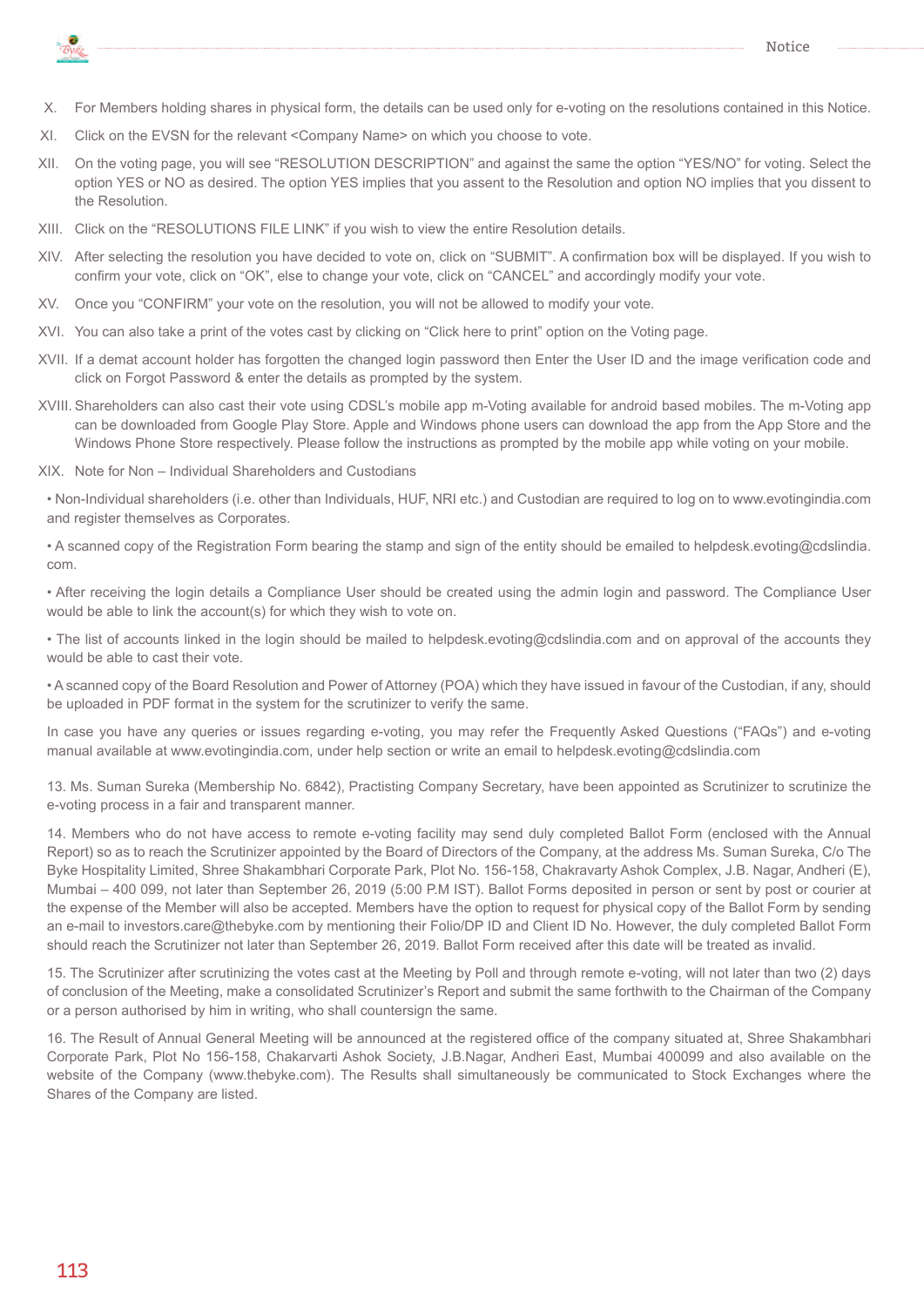17. The Resolutions shall be deemed to be passed on the date of the Meeting, i.e. September 27, 2019 subject to receipt of the requisite number of votes in favour of the Resolutions.

**By order of the Board of Directors For The Byke Hospitality Limited**

**Date: August 13, 2019 Place: Mumbai**

**Sd/- Ankita Sharma Company Secretary**

## **Annexure A**

**Details of Directors seeking appointment / reappointment at the ensuing Annual General Meeting of the Company: (Pursuant to Regulation 36 of the Listing Obligation & Disclosure Requirement, 2015 with the Stock Exchanges):**

| <b>Name of Director</b>                                                                                          | <b>Mrs. Archana Patodia</b>                | Mr. Ramesh Vohra                                   | <b>Mr. Ramratan Bajaj</b>                                    | Mr. Sandeep Singh                                                           |
|------------------------------------------------------------------------------------------------------------------|--------------------------------------------|----------------------------------------------------|--------------------------------------------------------------|-----------------------------------------------------------------------------|
| <b>DIN</b>                                                                                                       | 00795826                                   | 03502651                                           | 03502832                                                     | 02814440                                                                    |
| Date of Birth                                                                                                    | 28-12-1973                                 | 27-12-1941                                         | 21-07-1954                                                   | 01-07-1971                                                                  |
| Date of first<br>appointment                                                                                     | September 27, 2014                         | March 30, 2011                                     | March 30, 2011                                               | September 27, 2014                                                          |
| Expertise in specific<br>functional area                                                                         | Management and<br>Administrative functions | Finance, Economics &<br><b>Business Management</b> | Finance, Taxation,<br>Accounts, and other<br>related matters | <b>Business Management,</b><br>and Strategic<br>Management                  |
| Qualification                                                                                                    | Bachelor of Arts.                          | Bachelor of Commerce.                              | <b>Chartered Accountant</b>                                  | Postgraduate in Rural<br>Development, General<br><b>Business Management</b> |
| Details of shares<br>held in the Company                                                                         | 5,49,150                                   | <b>NIL</b>                                         | <b>NIL</b>                                                   | <b>NIL</b>                                                                  |
| Board Membership of<br>other Companies as<br>on March 31, 2019                                                   | <b>NIL</b>                                 | <b>NIL</b>                                         | <b>NIL</b>                                                   | 3                                                                           |
| Chairman / Member<br>of the Committees *of<br>other Companies on<br>which he is director<br>as on March 31, 2019 | <b>NIL</b>                                 | <b>NIL</b>                                         | <b>NIL</b>                                                   | 5                                                                           |

\* The Committees include the Audit Committee and Stakeholders Relationship Committee and Nominations & Remuneration Committee.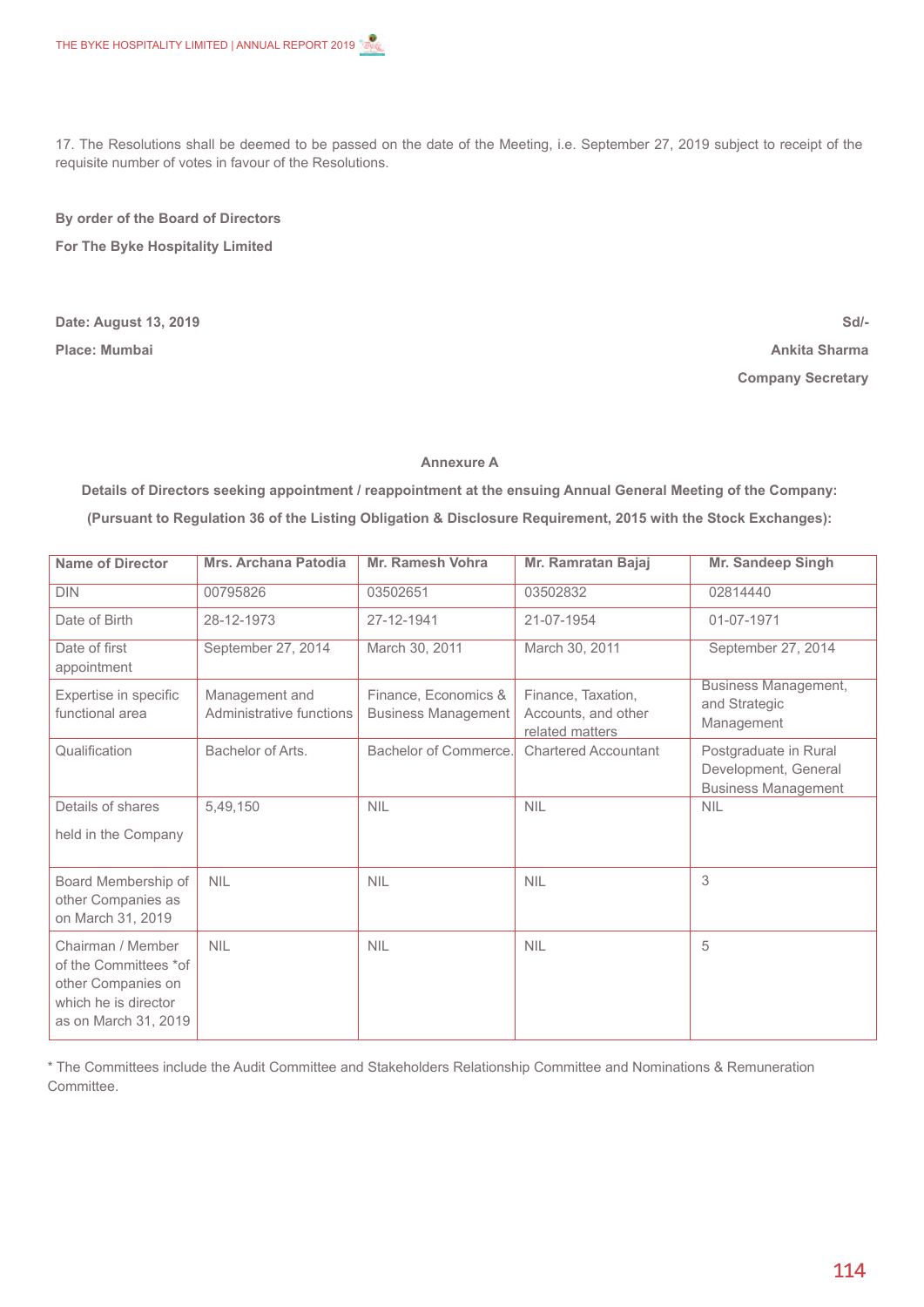

## **THE BYKE HOSPITALITY LIMITED**

**Registered Office:** Shree Shakambhari Corporate Park, Plot No. 156-158, Chakravarti Ashok Society, J.B. Nagar, Andheri (East), Mumbai- 400 099 CIN: L67190MH1990PLC056009

## **ATTENDANCE SLIP**

(Please complete this Attendance slip and hand it over at the entrance of the Meeting Hall)

Regd. Folio No.\_\_\_\_\_\_\_\_\_\_\_\_\_\_\_\_\_\_\_\_\_\_\_\_\_\_\_\_\_\_\_\_\_DP ID\*\_\_\_\_\_\_\_\_\_\_\_\_\_\_\_\_\_\_\_\_\_\_\_\_\_\_\_\_\_\_\_\_\_\_\_\_\_\_\_\_\_\_\_\_\_\_\_\_\_\_\_\_\_\_\_ No. of Shares Held: The Client ID\* Name and Address of the Shareholder  $\_$  ,  $\_$  ,  $\_$  ,  $\_$  ,  $\_$  ,  $\_$  ,  $\_$  ,  $\_$  ,  $\_$  ,  $\_$  ,  $\_$  ,  $\_$  ,  $\_$  ,  $\_$  ,  $\_$  ,  $\_$  ,  $\_$  ,  $\_$  ,  $\_$  ,  $\_$  ,  $\_$  ,  $\_$  ,  $\_$  ,  $\_$  ,  $\_$  ,  $\_$  ,  $\_$  ,  $\_$  ,  $\_$  ,  $\_$  ,  $\_$  ,  $\_$  ,  $\_$  ,  $\_$  ,  $\_$  ,  $\_$  ,  $\_$  ,

I hereby record my presence at the 29th ANNUAL GENERAL MEETING of the Company held on September 27, 2019 at Hotel Kohinoor Continental, Andheri - Kurla Rd, J B Nagar, Andheri East, Mumbai, Maharashtra 400059 at 11:00 A.M.

 $\_$  ,  $\_$  ,  $\_$  ,  $\_$  ,  $\_$  ,  $\_$  ,  $\_$  ,  $\_$  ,  $\_$  ,  $\_$  ,  $\_$  ,  $\_$  ,  $\_$  ,  $\_$  ,  $\_$  ,  $\_$  ,  $\_$  ,  $\_$  ,  $\_$  ,  $\_$  ,  $\_$  ,  $\_$  ,  $\_$  ,  $\_$  ,  $\_$  ,  $\_$  ,  $\_$  ,  $\_$  ,  $\_$  ,  $\_$  ,  $\_$  ,  $\_$  ,  $\_$  ,  $\_$  ,  $\_$  ,  $\_$  ,  $\_$  ,

Signature of Shareholder/ Proxy

\_\_\_\_\_\_\_\_\_\_\_\_\_\_\_\_\_\_\_\_\_\_\_\_\_\_\_\_\_\_

-----------------------------------------------------------------------------Cut Here--------------------------------------------------------------------------------------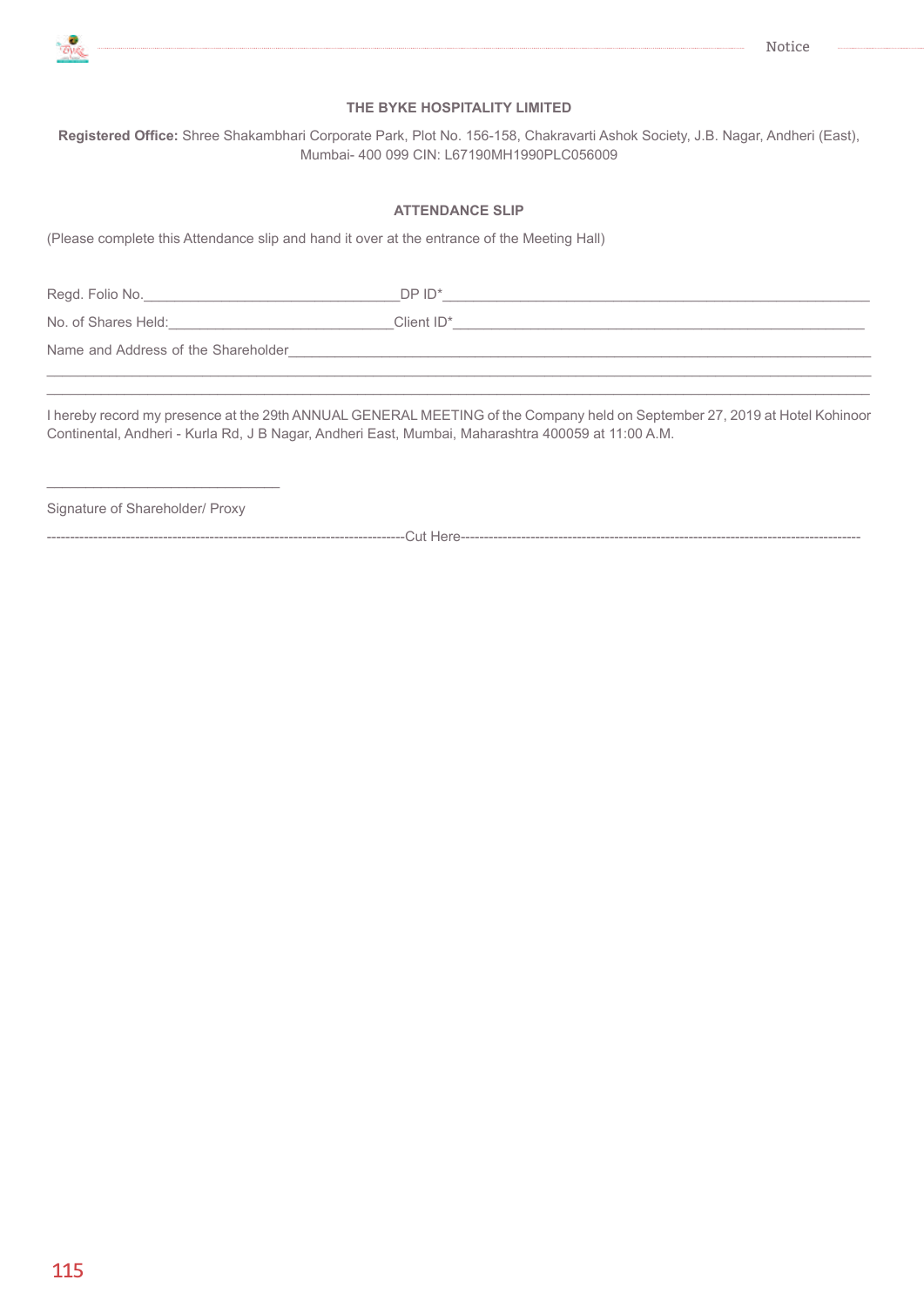## **Form No. MGT-11**

## **PROXY FORM**

Pursuant to Section 105(6) of the Companies Act, 2013 and Rule 19(3) of the Companies (Management and Administration) Rules, 2014. Venue of the meeting:

Date &Time:

# **PLEASE FILL ATTENDANCE SLIP AND HAND IT OVER AT THE ENTRANCE OF THE MEETING VENUE**

| Name                      |  |
|---------------------------|--|
| <b>Registered Address</b> |  |
| <b>Email ID</b>           |  |
| DP ID*                    |  |
| Client ID*                |  |
| <b>Folio No</b>           |  |

\*Applicable for investors holding shares in Electronic form.

I/We\_\_\_\_\_\_\_\_\_\_\_\_\_\_\_\_\_\_\_\_\_\_\_\_\_\_\_\_\_\_\_\_\_\_\_\_\_\_\_\_ being a member/members of The Byke Hospitality Limited hereby appoint the following as my/our Proxy to attend vote (for me/us and on my/our behalf at the 28th Annual General Meeting of the Company to be held on  $\qquad$  (date & time) and at any adjournment thereof) in respect of such resolutions as are indicated below;

| 1. Mr/Mrs | Registered address                           |                |
|-----------|----------------------------------------------|----------------|
| Email id  | Signature Signature Signature Communications | or failing him |
| 2. Mr/Mrs | Registered address                           |                |
| Email id  | Signature                                    | or failing him |
| 3. Mr/Mrs | Registered address                           |                |
| Email id  | Signature                                    | or failing him |

\*\* I/We direct my/our Proxy to vote on the Resolutions in the manner as indicated below:

| Sr. No.        | <b>Resolution</b>                                                                                                                                               | Number of shares held | <b>For</b> | <b>Against</b> |
|----------------|-----------------------------------------------------------------------------------------------------------------------------------------------------------------|-----------------------|------------|----------------|
|                | <b>Ordinary Business:</b>                                                                                                                                       |                       |            |                |
| 1              | Adoption of audited Financial<br>Statements for the financial<br>year ended March 31, 2019 and<br>reports of the Board of Directors<br>and the Auditors Thereon |                       |            |                |
| $\overline{2}$ | Re-appointment of Mrs. Archana<br>Patodia, who retires by rotation                                                                                              |                       |            |                |
| 3              | Ratification of Appointment of M/s<br>Borkar& Mazumdar, Chartered<br>Accountants, as Statutory Auditor<br>for the year 2019-20.                                 |                       |            |                |
|                | <b>Special Business:</b>                                                                                                                                        |                       |            |                |
| 4              | Re-appointment of Mr. Ramesh<br>Vohra as Non-Executive<br>Independent Director of the<br>Company.                                                               |                       |            |                |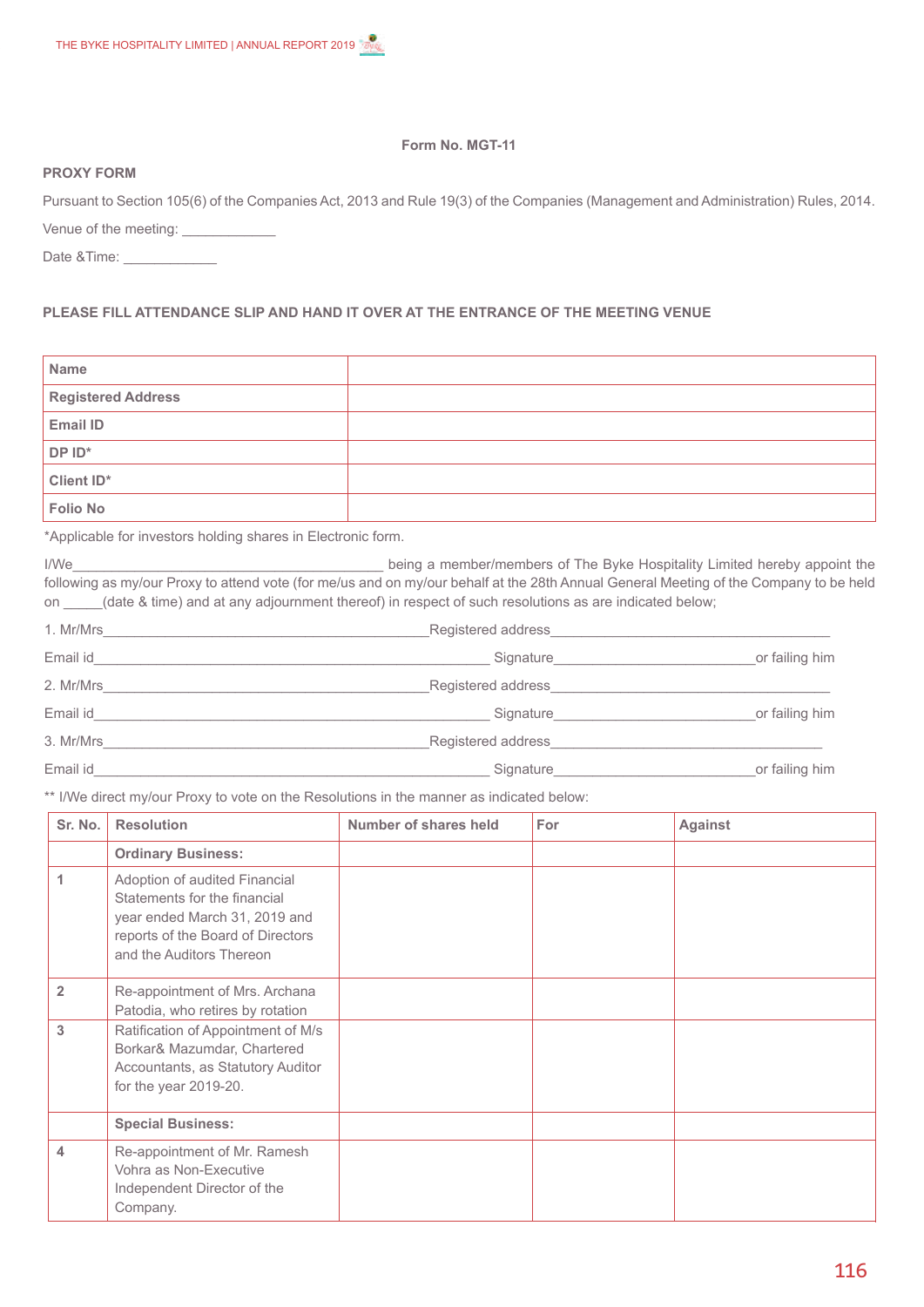

Affix One Rupee Revenue Stamp



| Sr. No. | <b>Resolution</b>                                                                                   | Number of shares held | For | <b>Against</b> |
|---------|-----------------------------------------------------------------------------------------------------|-----------------------|-----|----------------|
|         | <b>Special Business</b>                                                                             |                       |     |                |
| 5       | Re-appointment of Mr. Ramratan<br>Bajaj as Non-Executive<br>Independent Director of the<br>Company. |                       |     |                |
| 6       | Re-appointment of Mr. Sandeep<br>Singh as Non-Executive<br>Independent Director of the<br>Company.  |                       |     |                |

\*\* This is optional. Please put a tick mark (√) in the appropriate column against the resolutions indicated in the box. If a member leaves the "For" or "Against" column blank against any or all the Resolutions, the proxy will be entitled to vote in the manner he/she thinks appropriate. If a member wishes to abstain from voting on a particular resolution, he/she should write "Abstain" across the boxes against the Resolution.

Signed this ................day of................... 2019.

Signature (s) of Member(s) 1.  $\qquad \qquad$  2.  $\qquad \qquad$  3

Notes:

1. The Proxy to be effective should be deposited at the Registered office of the company not less than FORTY EIGHT HOURS before the commencement of the Meeting.

2. A Proxy need not be a member of the Company.

3. In the case of joint holders, the vote of the senior who tenders a vote, whether in person or by proxy, shall be accepted to the exclusion of the vote of the other joint holders. Seniority shall be determined by the order in which the names stand in the Register of Members.

4. The form of Proxy confers authority to demand or join in demanding a poll.

5. The submission by a member of this form of proxy will not preclude such member from attending in person and voting at the meeting.

6. In case a member wishes his/her votes to be used differently, he/she should indicate the number of shares under the columns "For" or "Against" as appropriate.